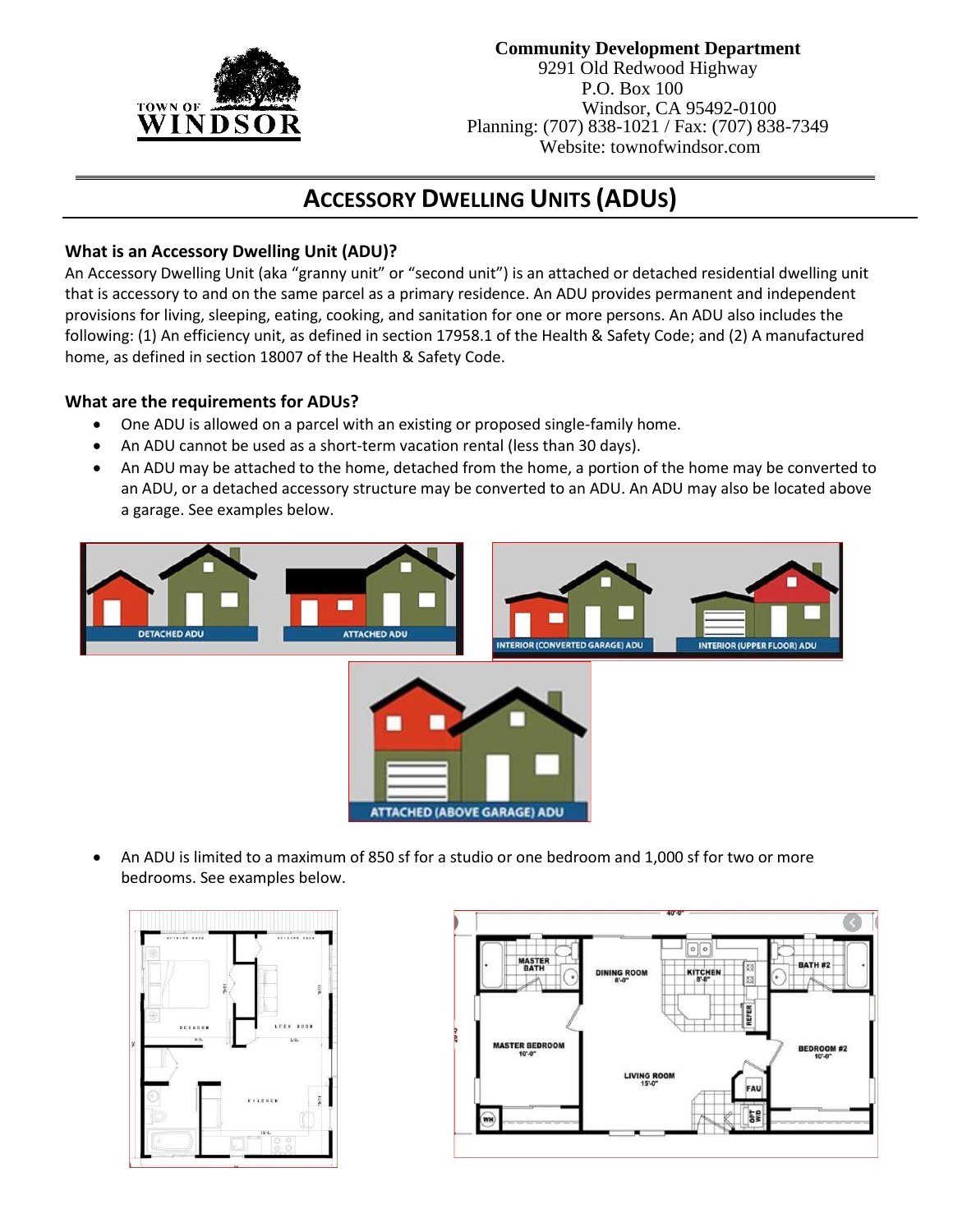## **What are the requirements for ADUs?**

- The minimum setback from the side and rear property lines is 4- feet. An ADU cannot be located in the front setback of the property.
- The maximum height of an ADU is 16 feet. When located above a garage, the maximum height is 25 feet.
- The ADU is required to be architecturally compatible with the main house. Privacy requirements may also apply depending on the location of the ADU.
- One parking space is required for the ADU. This is typically located in the driveway in front of the garage of the main house.
- The Town has a Tree Preservation and Protection Ordinance that protects most species of oak trees. The location, size and species of trees that are close to the area of construction are required to be shown on the site plan. Protected trees should be avoided.
- Attached ADUs and new detached ADUs are required to use certain 7A Building Code methods and materials.

## **What is Required to be Submitted for a Building Permit?**

- Site plan [\(see Sample Site Plan exhibit\)](file://///tow-cc-fp01.windsor.local/Shared/60%20-%20Community%20Development%20Dept/Planning%20Division/Forms/Handouts-Brochures/Sample%20Residential%20Site%20Plan%202020-10-25.pdf)
- Floor plan
- Building elevations (identify exterior materials and colors, height, etc.)
- Photos of the existing home (to determine architectural compatibility)
- Title 24 calculations
- For more information on Building Permits, see Building Permit Submittal Handout

#### **What are the fees for an ADU?**

- There are no development impact fees for an ADU.
- Since the ADU must utilize the water and sewer service connections used for the main house, there are no water or sewer connection fees for an ADU.
- There is a fee for the Building Permit required for an ADU. The Building Permit fee is based on the value of the work (time and materials) for the ADU. As a general rule, the Building Permit fee is approximately 2-3% of the value of work.
- As of August 2020, the Windsor Unified School District charges a fee of \$3.48 per square foot. ADUs that are 500 square feet or less are exempt from this fee. ADUs over 500 sf are required to pay the fee on the total square footage of the ADU. This fee is paid directly to the School District and is subject to change.

#### **Have Questions about ADUs?**

- **For information on Building Code requirements, including 7A Building Standards, contact:** Doug Hughes, Building Official, [dhughes@townofwindsor.com](mailto:dhughes@townofwindsor.com)
- **For information on the Building Permit process:** Courtney Rider, Community Development Technician, [crider@townofwindsor.com](mailto:crider@townofwindsor.com)
- **For information on Planning and Zoning requirements:** Kim Jordan, Planner III, [kjordan@townofwindsor.com](mailto:kjordan@townofwindsor.com)
- **For information on Water and Sewer connections:** Debbie Shannon, Engineering Technician, [dshannon@townofwindsor.com;](mailto:dshannon@townofwindsor.com) Richard Metcalfe, Engineering Technician, [rmetcalfe@townofwindsor.com](mailto:rmetcalfe@townofwindsor.com)

**Want to learn more about ADUs?** Visit **[Napa Sonoma ADU](https://napasonomaadu.org/) [\(www.napasonomaadu.org\)](http://www.napasonomaadu.org/)**

Revised 3/30/2021